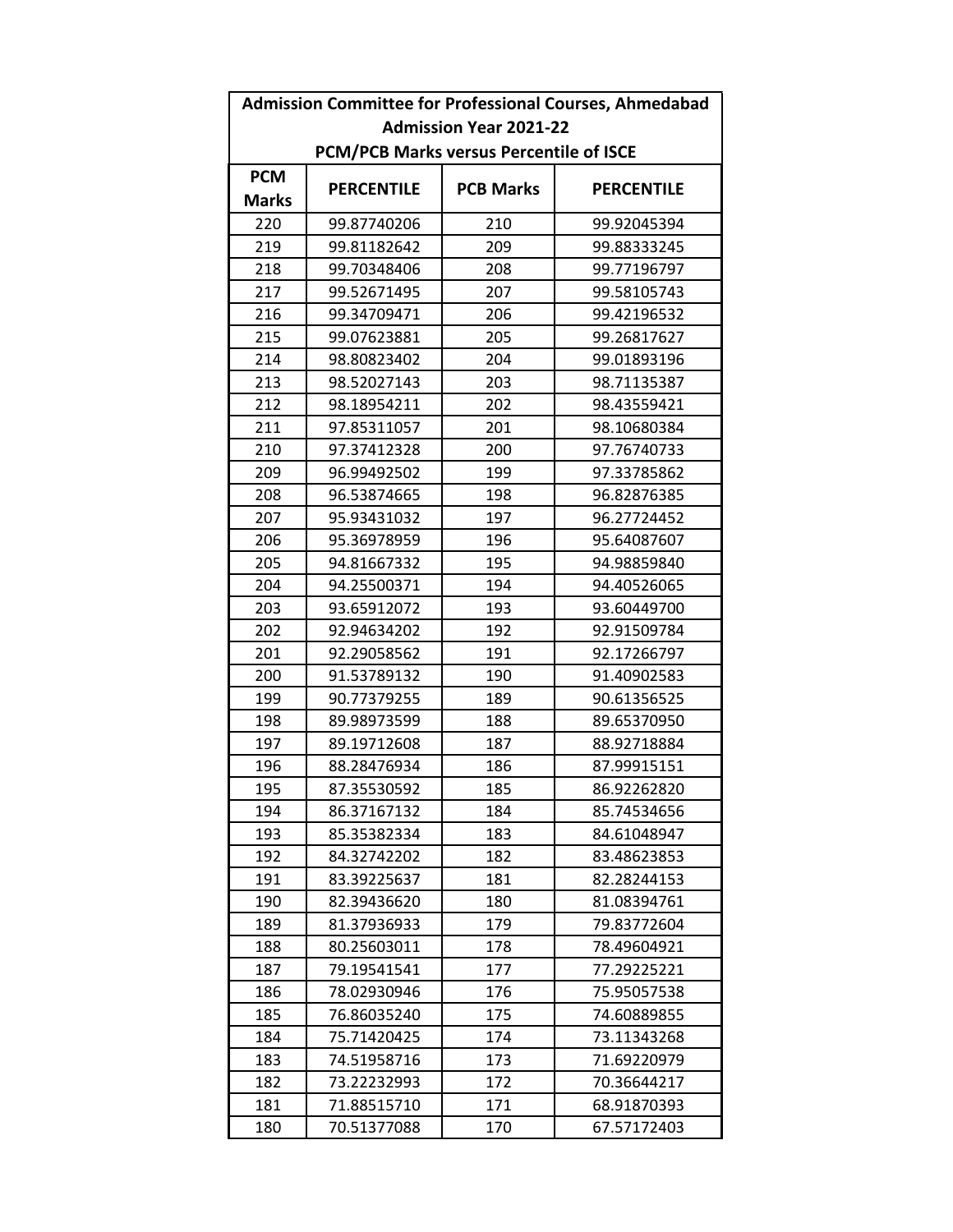| 179 | 69.14238467 | 169 | 65.99140903 |
|-----|-------------|-----|-------------|
| 178 | 67.91070308 | 168 | 64.57548921 |
| 177 | 66.54787022 | 167 | 63.20729702 |
| 176 | 65.12801505 | 166 | 61.56334518 |
| 175 | 63.68820209 | 165 | 59.94590868 |
| 174 | 62.33677368 | 164 | 58.40801824 |
| 173 | 60.92547186 | 163 | 57.00800764 |
| 172 | 59.48280778 | 162 | 55.60269396 |
| 171 | 58.03729258 | 161 | 54.18147107 |
| 170 | 56.64309745 | 160 | 52.71782362 |
| 169 | 55.32303131 | 159 | 51.23826696 |
| 168 | 53.84615385 | 158 | 49.67386117 |
| 167 | 52.52323659 | 157 | 48.18900143 |
| 166 | 51.07772139 | 156 | 46.82080925 |
| 165 | 49.69207960 | 155 | 45.30413109 |
| 164 | 48.17813765 | 154 | 43.75563451 |
| 163 | 46.79819810 | 153 | 42.46168532 |
| 162 | 45.45247192 | 152 | 41.08288699 |
| 161 | 44.10104351 | 151 | 39.65636103 |
| 160 | 42.71825284 | 150 | 38.28816885 |
| 159 | 41.46946456 | 149 | 36.89876438 |
| 158 | 40.12373838 | 148 | 35.35026781 |
| 157 | 38.90061014 | 147 | 33.96086334 |
| 156 | 37.53492616 | 146 | 32.64039879 |
| 155 | 36.19490221 | 145 | 31.42599565 |
| 154 | 34.93756059 | 144 | 30.23280479 |
| 153 | 33.73724126 | 143 | 28.97067402 |
| 152 | 32.56543308 | 142 | 27.83581694 |
| 151 | 31.42783828 | 141 | 26.54186774 |
| 150 | 30.33015909 | 140 | 25.39640452 |
| 149 | 29.20967098 | 139 | 24.26154744 |
| 148 | 28.06637395 | 138 | 23.23275176 |
| 147 | 27.05137709 | 137 | 22.16683460 |
| 146 | 25.98791127 | 136 | 21.17516042 |
| 145 | 25.10121457 | 135 | 19.95015114 |
| 144 | 24.06055768 | 134 | 18.99559845 |
| 143 | 23.03700747 | 133 | 17.99862120 |
| 142 | 22.05622398 | 132 | 16.98573474 |
| 141 | 21.08684496 | 131 | 16.04178820 |
| 140 | 20.18874380 | 130 | 15.19329692 |
| 139 | 19.28779153 | 129 | 14.31829029 |
| 138 | 18.49233050 | 128 | 13.59707271 |
| 137 | 17.68831613 | 127 | 12.82812749 |
| 136 | 16.87574842 | 126 | 12.03796998 |
| 135 | 16.02896733 | 125 | 11.32205547 |
| 134 | 15.20784627 | 124 | 10.63795938 |
| 133 | 14.50076980 | 123 | 10.01750013 |